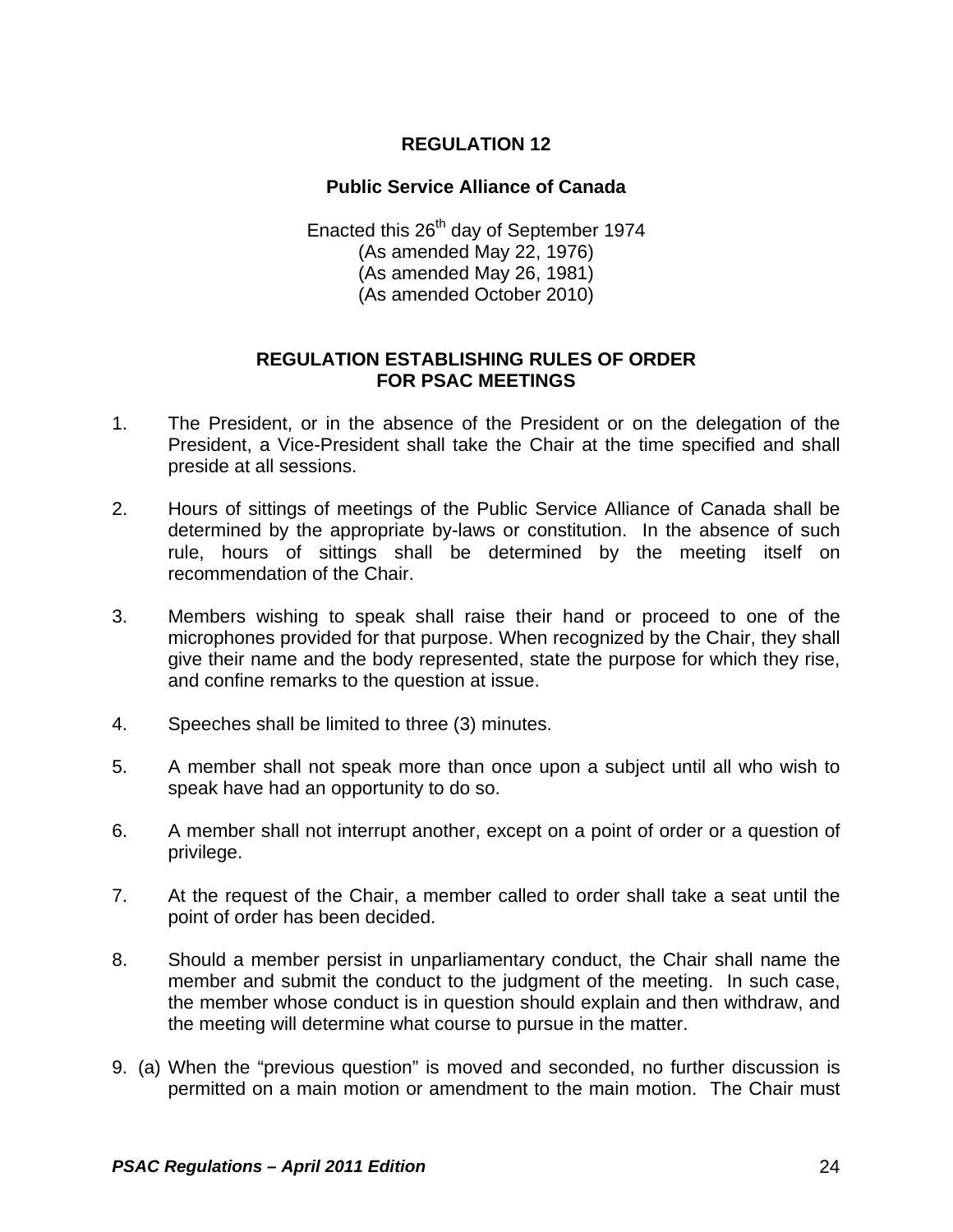immediately ask "*shall the question be now put?*", and if a two-thirds majority vote "*that the question be now put*", the motion or amendment shall be put to a vote without debate. If the motion to put the question is not adopted by a twothirds majority vote, discussion will continue on the motion or amendment.

- (b) If the previous question has not been adopted, it cannot be put a second time unless at least three (3) members wishing to speak have had the opportunity to do so.
- (c) The previous question cannot be proposed by a person who has spoken on the motion or the amendment.
- 10.(a) Any motion or amendment to a motion may be amended, provided the amendment is relevant to the question and does not have the effect of simply negating the question. If a second amendment has been moved and seconded, the Chair will not entertain any further amendments until the second amendment has been decided.
	- (b) Amendments are always voted on in reverse order to their introduction. That is, the second amendment must be decided before the first amendment, and the first amendment must be voted on before the main motion. Whether or not the amendments have been adopted, the main motion must always be voted on.
- 11. Any member may challenge a decision of the Chair and the challenge shall require a seconder. Immediately and without debate, except that the appellant and the Chair may give their reasons for the challenge and the decision respectively, the Chair shall put the question: "Shall the decision of the Chair be sustained?" The Chair shall not have to accept a challenge if it is on a point of fact or law.
- 12. In the event of a tie vote on any matter other than the election of officers, the Chair may cast a deciding vote. The Chair shall not take part in a debate unless he/she leaves the Chair. Having left the Chair, he/she shall not return to it until the matter in question has been decided.
- 13. (a) Committees may combine resolutions or prepare a composite resolution or policy paper to cover the question at issue.
	- (b) Recommendations from committees are not subject to amendment by the meeting but a motion to refer back to committees for review with instructions, consideration and direction shall be in order.
	- (c) Committees can only meet during a plenary session of the meeting with the approval of a majority of members.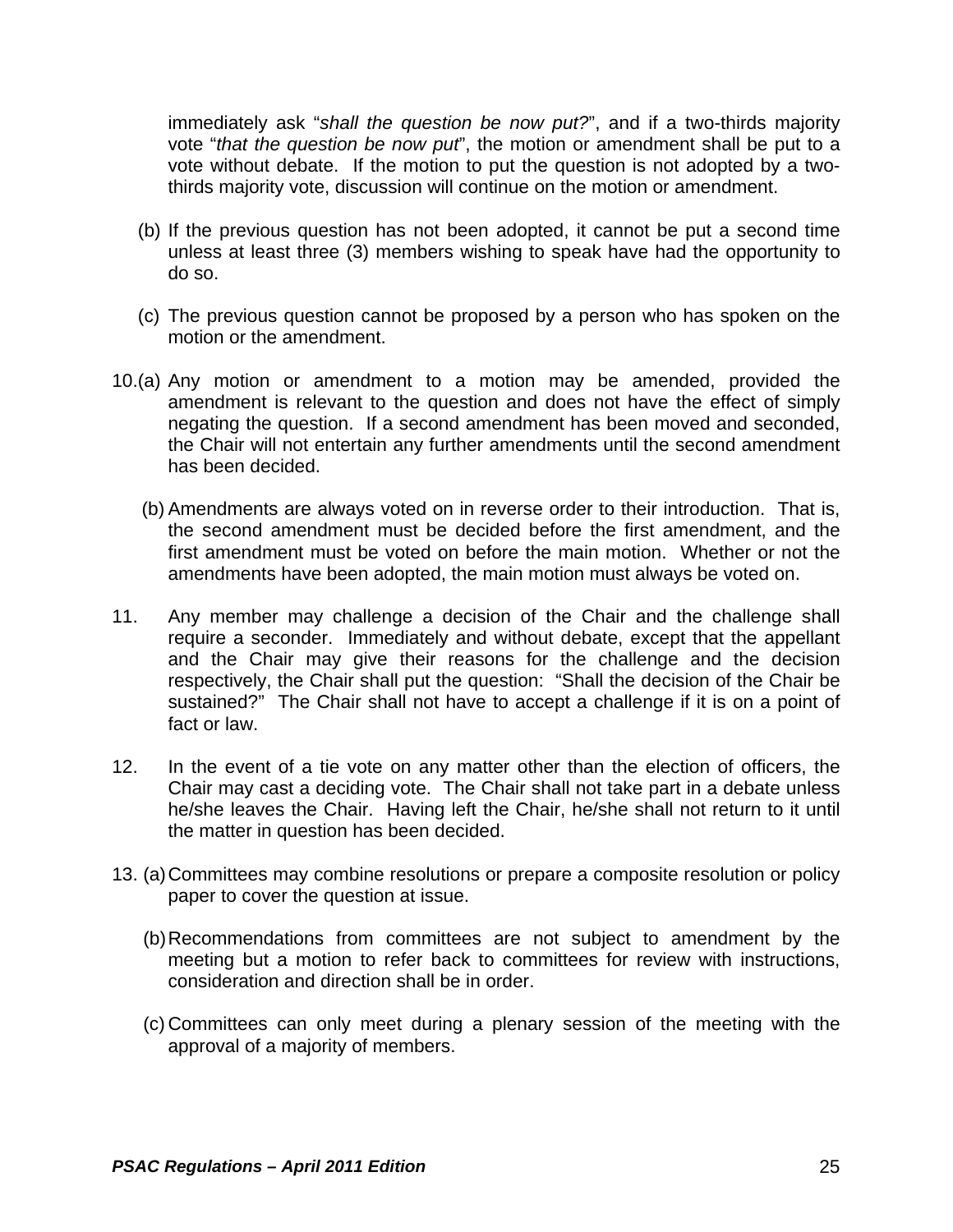- (d) In cases where committees make recommendations on resolutions, members vote on the committee's recommendation of Concurrence or Non-Concurrence and not on the original resolutions. On presenting the committee's recommendation to the meeting, the Chair of the Committee shall present a motion in the following form: "I move, seconded by (name of Vice-chairperson of the Committee) concurrence (or non-concurrence) in Resolution No...".
- 14. A motion to refer must be seconded and is not debatable except the mover may give reasons. A motion to refer must include instructions to the committee or officer to which the motion is referred.
- 15. The report of a committee, when adopted, becomes the decision of the meeting which adopted it.
- 16. The following motions shall be in order at any time and in the order stated:
	- (a) To adjourn (not debatable);
	- (b) To recess (not debatable);
	- (c) Question of privilege (the Chair must rule immediately before going on to further business);
	- (d) Point of order (the Chair must rule immediately before going on to further business);
	- (e) To table (not debatable, except the mover may give reasons);
	- (f) To put the previous question (not debatable);
	- (g) To postpone to a future time (not debatable, except the mover may give reasons).

Motions to adjourn, recess, table or postpone to a future time shall not be moved a second time until there has been an intermediate proceeding of business dealt with by the meeting.

- 17. A motion may be reconsidered providing the mover and seconder of the motion to reconsider voted with the prevailing side, and notice of motion has been given for reconsideration at the previous sitting. A motion to reconsider shall require a two-thirds majority to be adopted.
- 18. (a) The Chair shall order a standing vote if a voice/show of hands vote is unclear or inconclusive.
	- (b) A member can request a standing vote if he/she questions the results of a voice vote or a vote taken by a show of hands as announced by the Chair. The Chair shall then order a standing vote.
	- (c) A vote by secret ballot shall be taken only on a substantive motion at the request of one third of the members present.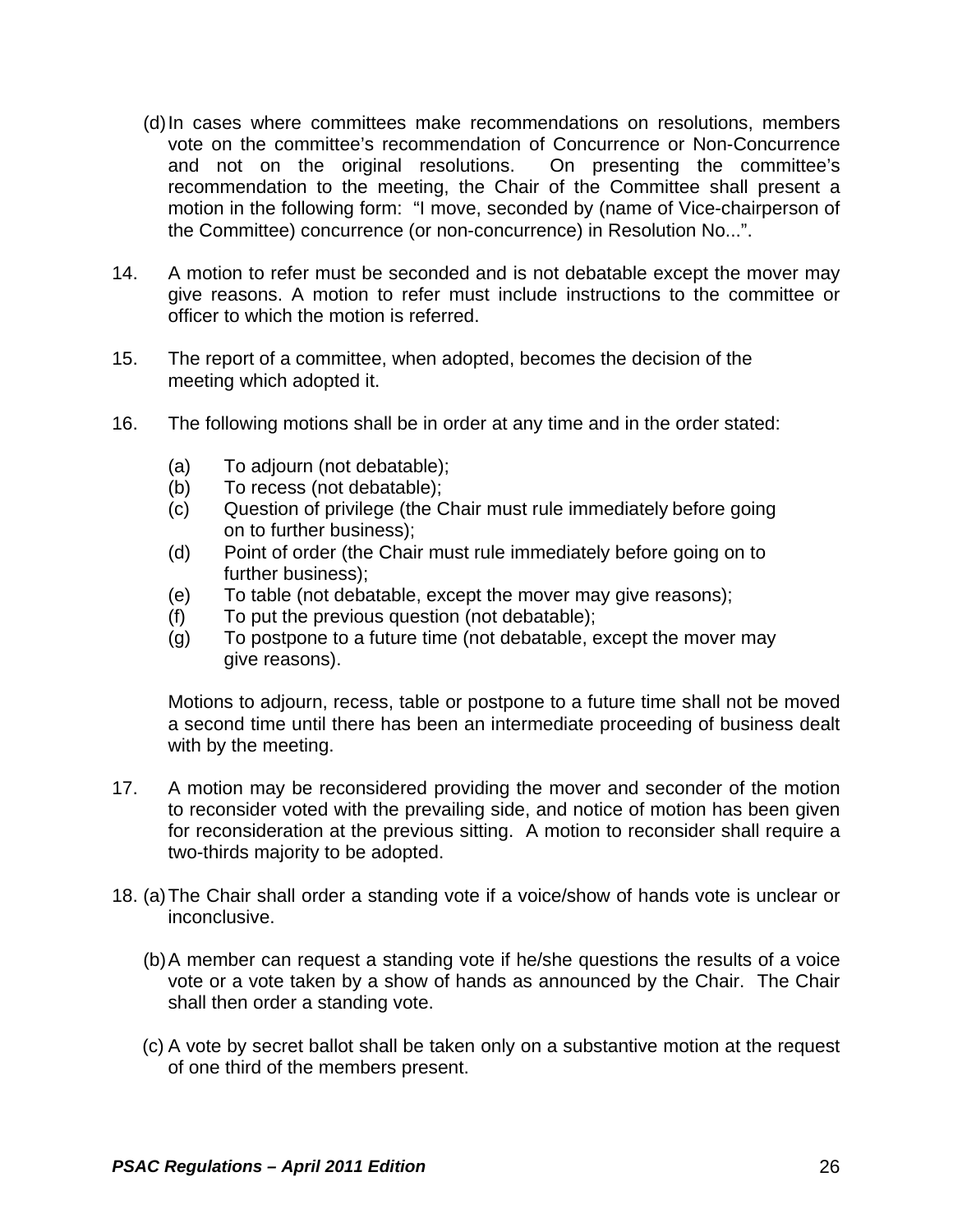- (d) A vote by secret ballot shall not be permitted on a procedural or dilatory motion with one exception: if the initial question was resolved by a secret ballot, a secret ballot will be permitted on a motion of reconsideration.
- (e) Once the Chair has called the question, it shall not be in order to request a secret ballot.
- (f) When a standing vote or a vote by secret ballot has been ordered, no adjournment or recess shall take place until the results have been announced. For the record, the Chair shall announce the number of members voting in the affirmative and the negative recorded.
- 19. When a standing vote or a vote by secret ballot has been called by the Chair, no one, except with permission of the Chair, shall be permitted to enter or leave the floor until the results of the vote have been announced.
- 20. None but accredited members of the Public Service Alliance of Canada and authorized members of the staff and guest speakers shall be permitted on the meeting floor during sessions.
- 21. One-third (1/3) of members at the meeting may request, and have ordered, a recorded vote. Upon receiving such request, the Chair shall have the roll called and record the names of those members voting in the affirmative and in the negative.
- 22. (a) Proposals and other matters of business submitted after the closing date of the agenda will be referred to the meeting as late resolutions. The meeting may refer them to the appropriate officer or committee.
	- (b) Late proposals that are, in the opinion of the Chair, of an emergency nature shall be debatable at any time. Late proposals not deemed to be of an emergency nature shall be considered after all business listed on the agenda has been dealt with.
- 23. All motions calling for the expenditure of money shall be placed in writing and together with all proposals and amendments referring to same, shall be costed by the appropriate committee or officer responsible for finances, before any vote is taken on the issue.
- 24. A motion to limit the debate shall be in order once the Chair has stated the motion. It must be moved and seconded and is not debatable. A motion to limit debate may limit the number of speakers or the time allotted and the motion must so state. Such a motion shall require a two-thirds majority to be adopted.
- 25. Election of officers shall be conducted in accordance with the provisions of the PSAC Constitution.